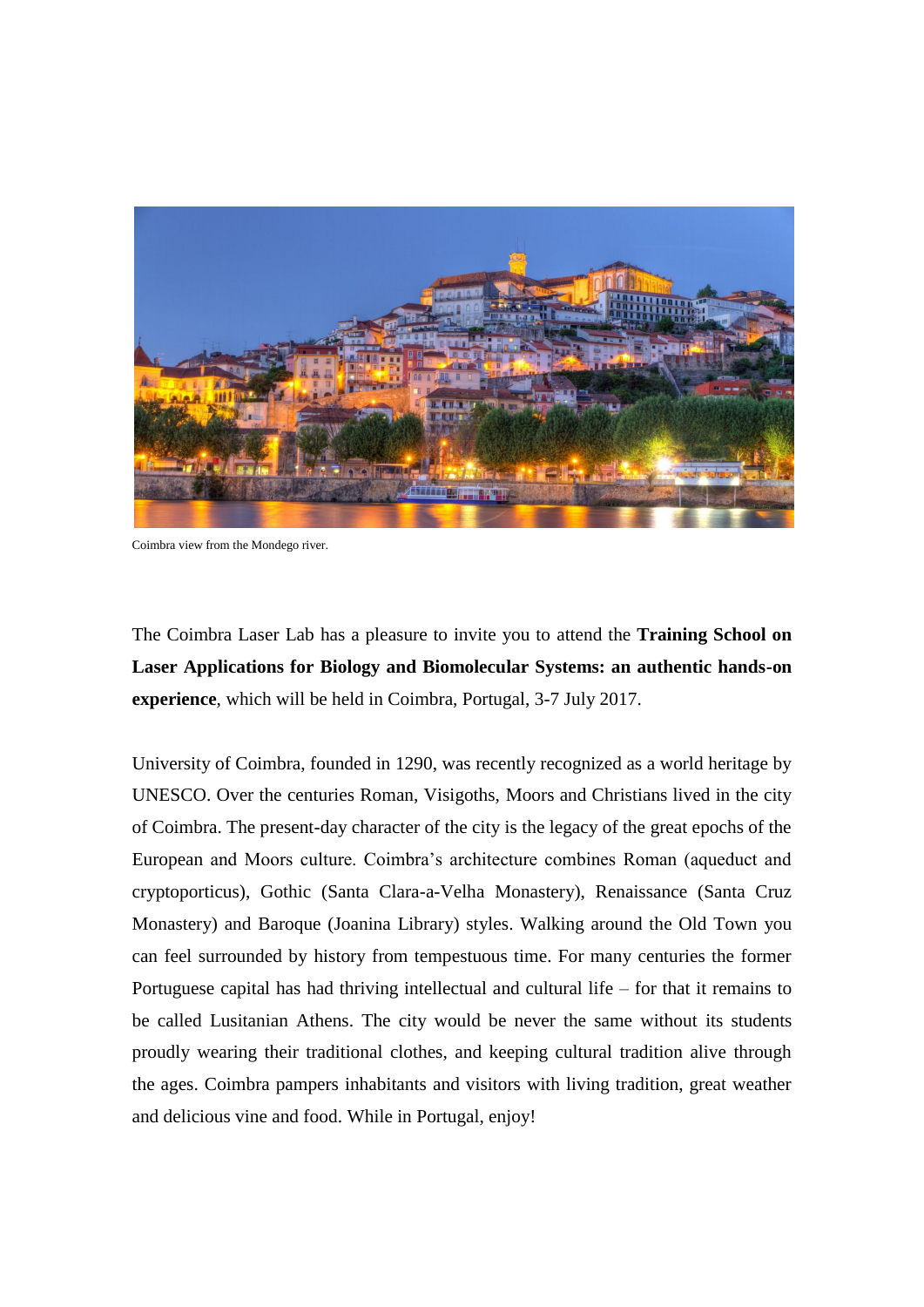

University of Coimbra.

#### **Meeting location**

Department of Chemistry, University of Coimbra, Rua Larga, 3004-535 Coimbra, Portugal

#### **Travel**

#### • **From Lisbon Airport**

At the Metro Station in Lisbon Airport (Aeroporto), take a red line metro ("Linha Vermelha") in direction to the São Sebastião. Leave on the Oriente Metro Station (3rd stop, ~10min). For information on metro timetables and ticket prices, please visit Metro de Lisboa. Alternatively, take a metered taxi to the Oriente Railway Station (~5min). There are two taxi stands at the airport, one at the Arrivals and the other at the Departures. At the Oriente Railway Station, take a train to Coimbra B (approx. 2 hours journey). Choose train: "Intercidades" or "Alfa Pendular". For reservations, information on train timetables and ticket prices, please visit CP - Comboios de Portugal.

## • **From Porto Airport**

At the light-rail/tram Metro Station in Porto Airport, take an E line (Violet) light-rail train in direction to the Estádio do Dragão. Leave on the Campanhã Railway Station in Porto (approx. 30 minutes journey). Tickets must be validated before entering the vehicle, at the yellow machines at train stops. For information on timetables and ticket prices, please visit Metro do Porto. At the Campanhã Railway Station, take a train to Coimbra B (approx. 1 hour journey). Choose a train: "Intercidades" or "Alfa Pendular". For reservations, information on train timetables and ticket prices, please visit CP - Comboios de Portugal.